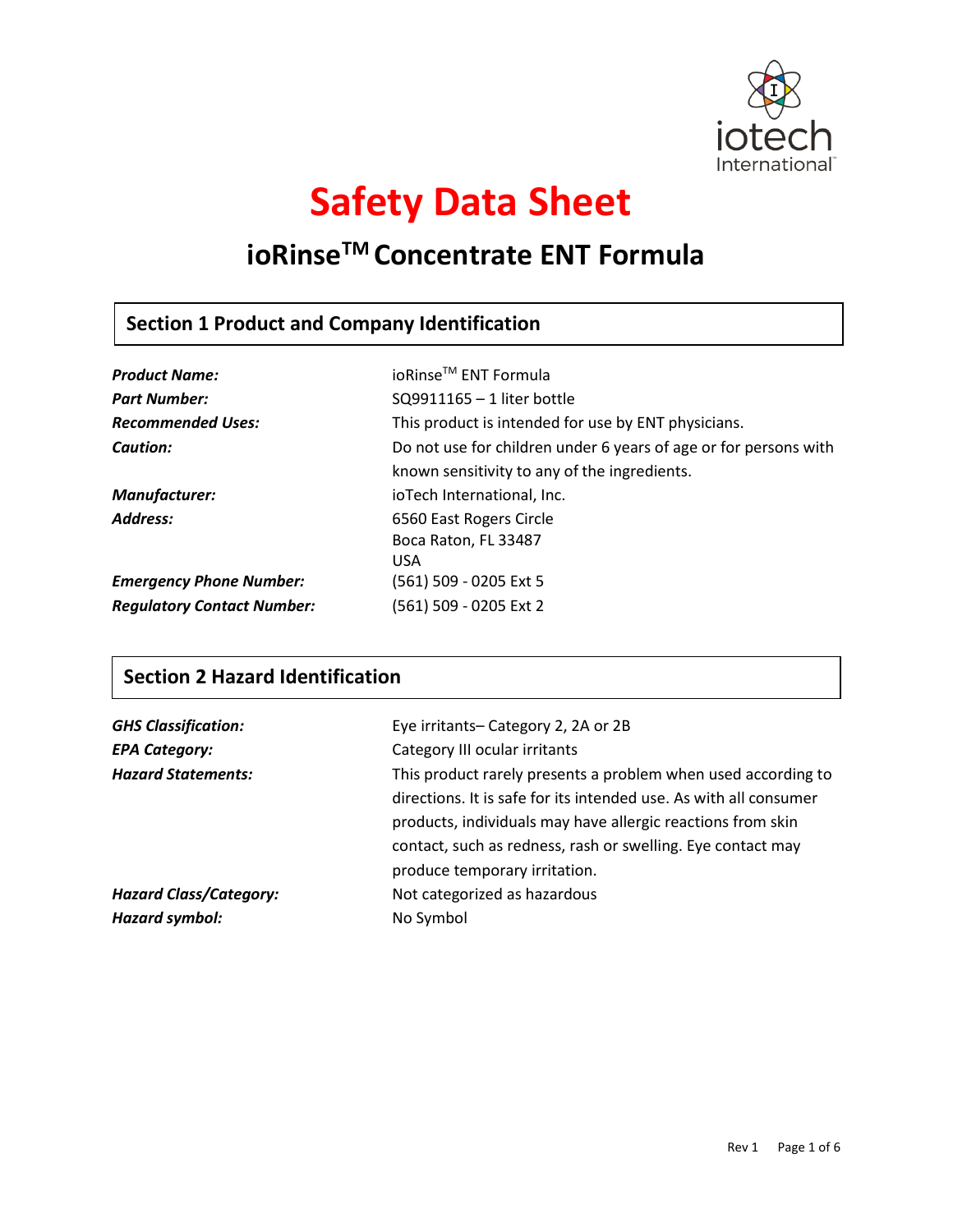

## **Section 3 Composition/Information on Ingredients**

| <b>Chemical Name</b>    | <b>CAS-Number</b> | <b>Percent Composition</b> |
|-------------------------|-------------------|----------------------------|
| <b>Citric Acid</b>      | 77-92-9           | N/A                        |
| <b>Potassium Iodide</b> | 7681-11-0         | N/A                        |
| Potassium Iodate        | 7758-05-6         | N/A                        |
| <b>Sodium Carbonate</b> | 497-19-8          | N/A                        |
| Water                   | N/A               | N/A                        |

**Composition comments:** The exact % concentration of composition has been withheld as a trade secret in accordance with OSHA HCS 1910.1200.

| <b>Section 4 First Aid Measures</b> |                                                                  |
|-------------------------------------|------------------------------------------------------------------|
|                                     |                                                                  |
| <b>Eye Contact:</b>                 | If eye contact occurs, hold eye open and flush with a steady     |
|                                     | gentle stream of water for fifteen minutes. If any symptoms      |
|                                     | persist, seek medical attention.                                 |
| <b>Skin Contact:</b>                | This product is expected to contact with skin. If serious skin   |
|                                     | irritation develops seek medical attention.                      |
| Ingestion:                          | Ingestion of large amounts may cause stomach irritation. Drink   |
|                                     | a glass of water. If irritation persists seek medical attention. |
| Inhalation:                         | Under normal conditions of use, this product is not expected to  |
|                                     | be an inhalation hazard.                                         |
| Indication of any immediate         | Provide general support measures and treat symptomatically. In   |
| medical attention and special       | case of shortness of breath, provide oxygen. Symptoms may be     |
| treatment needed:                   | delayed. No specific antidotes are recommended.                  |

## **Section 5 Fire Fighting Measures**

 $\Gamma$ 

| N/A                                                   |
|-------------------------------------------------------|
| N/A                                                   |
| None                                                  |
| <b>None</b>                                           |
| Product is not flammable -not applicable              |
| Product is not flammable-not applicable               |
| Water based, non-combustible and no specific hazards. |
|                                                       |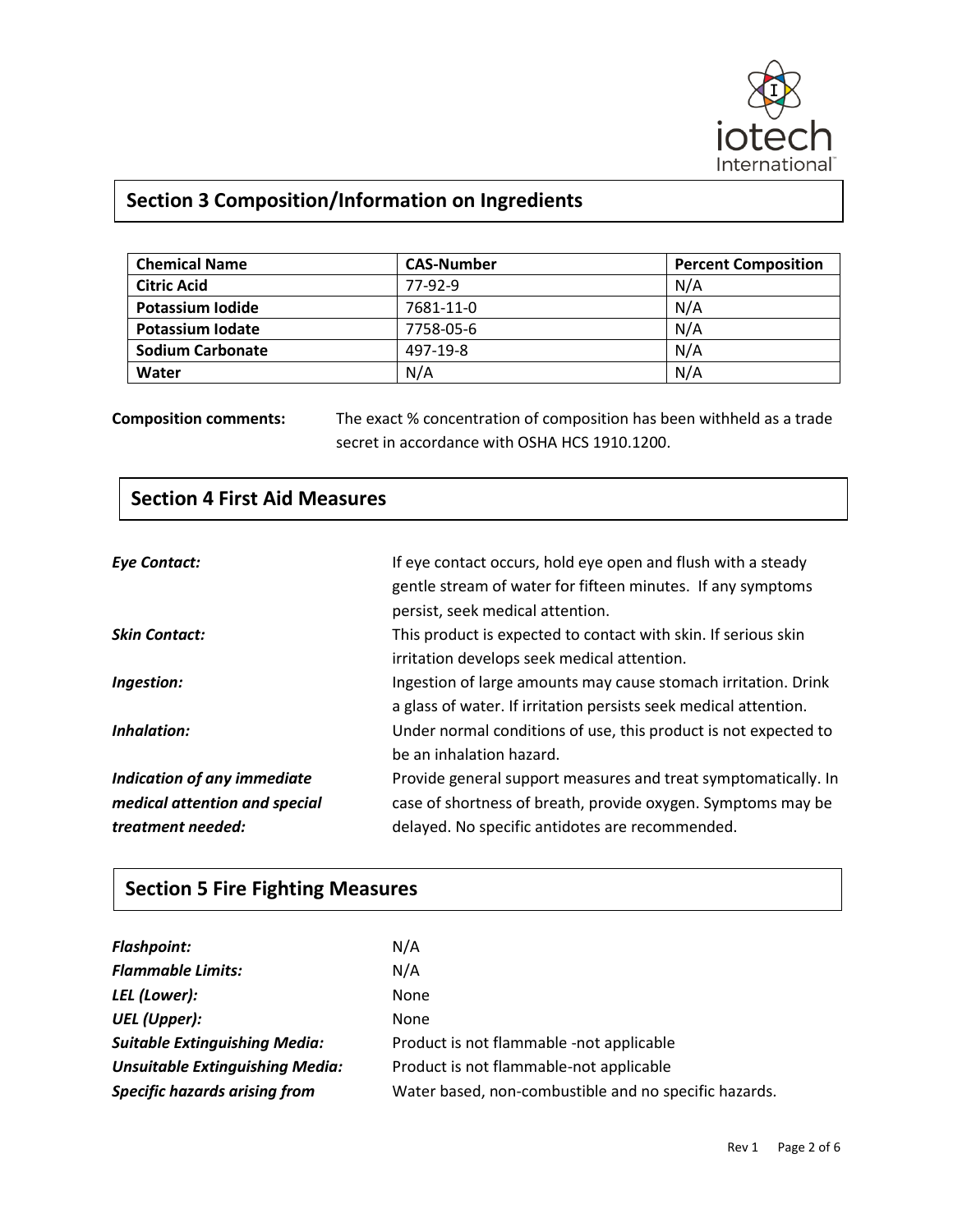

*the chemical:*

*Special Fire Fighting Procedure:* Wear suitable protective equipment. Self-contained breathing apparatus and full protective clothing must be worn in case of fire. *General fire hazards:* This product is non-flammable.

**Section 6 Accidental Release Measures**

| <b>Personal precautions:</b> | No personal protective equipment is required under normal |
|------------------------------|-----------------------------------------------------------|
|                              | conditions                                                |

conditions. *Methods and materials for* Wipe up with absorbent material (e.g cloth, fleece). *containment and cleaning up:* Clean surface thoroughly to remove residual contamination.

#### **Section 7 Handling and Storage**

| <b>Precautions for safe handling:</b> | Handle in accordance with good industrial hygiene and safety<br>practice. |
|---------------------------------------|---------------------------------------------------------------------------|
|                                       | Keep out of reach of children                                             |
| <b>Conditions for safe storage:</b>   | Keep cap tightly closed in its original container for maximum             |
|                                       | freshness. Store in a cool, dry place out of direct sunlight.             |

#### **Section 8 Exposure Controls/Personal Protection**

| <b>Exposure guidelines:</b>            | This product, as supplied, does not contain any hazardous<br>materials with occupational exposure limits established by the<br>region specific regulatory bodies. |
|----------------------------------------|-------------------------------------------------------------------------------------------------------------------------------------------------------------------|
| Eye/face protection:                   | None required under normal use.                                                                                                                                   |
| <b>Skin and Body Protection:</b>       | None required under normal use.                                                                                                                                   |
| <b>Hand Protection:</b>                | None required under normal use.                                                                                                                                   |
| <b>Respiratory Protection:</b>         | None required under normal use.                                                                                                                                   |
| <b>General Hygiene Considerations:</b> | Handle in accordance with good industrial hygiene and safety<br>practice.                                                                                         |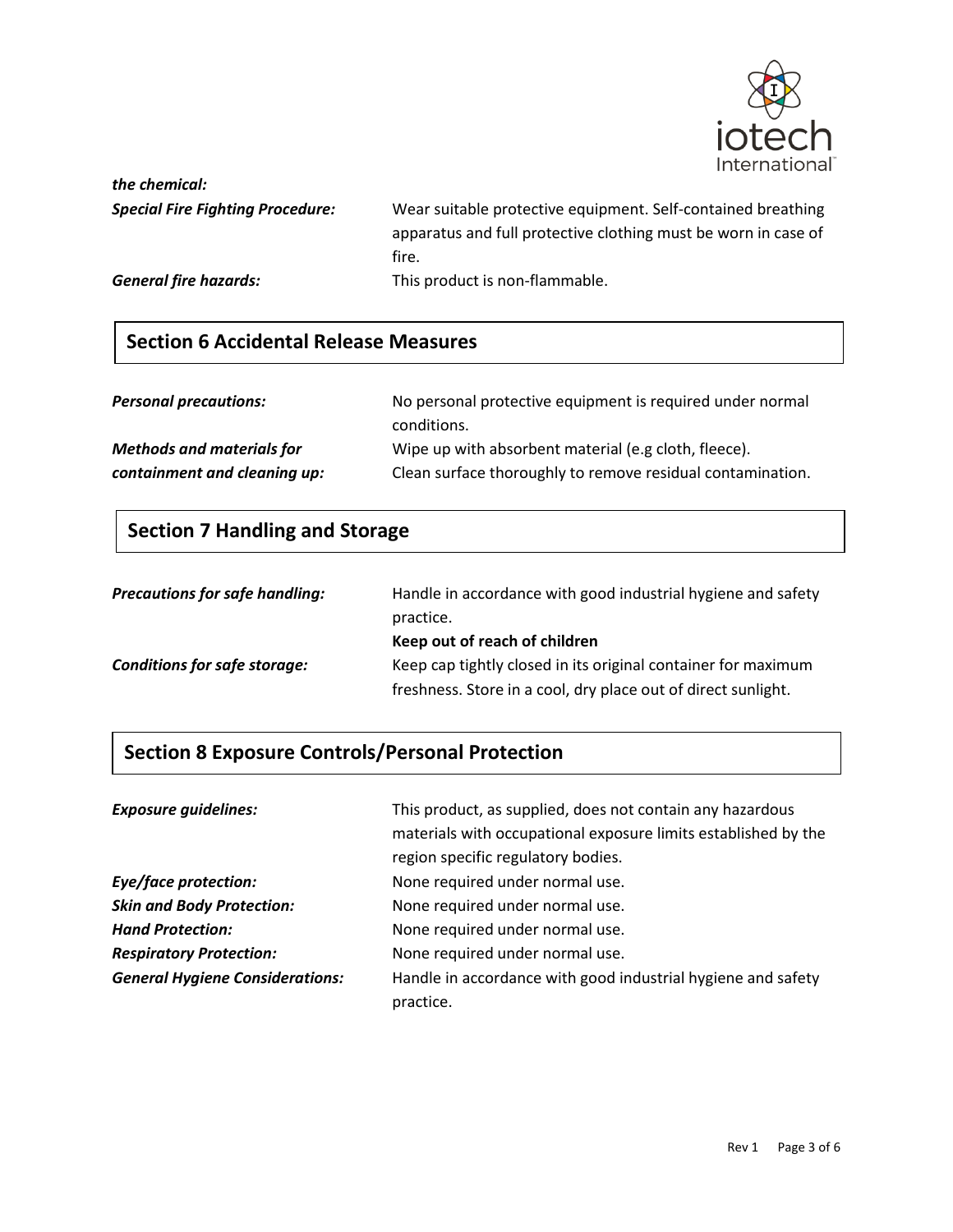

## **Section 9 Physical and Chemical Properties**

| <b>Physical State:</b>                 | Liquid                               |
|----------------------------------------|--------------------------------------|
| PH:                                    | $4.0 - 5.0$                          |
| Color:                                 | Amber                                |
| Odor:                                  | None                                 |
| <b>Odor Threshold:</b>                 | No information available             |
| Solubility:                            | Soluble in water                     |
| Partition coefficient water/n-octanol: | No data available                    |
| <b>Viscosity:</b>                      | Water thin                           |
| <b>Specific Gravity:</b>               | 1.04                                 |
| Density:                               | No data available                    |
| <b>Flash Point:</b>                    | No data available                    |
| <b>Melting Point:</b>                  | No data available                    |
| <b>Freezing point:</b>                 | -1.0°C (minus one degree centigrade) |
| <b>Boiling Point:</b>                  | 100°C (boiling range not applicable) |
| <b>Evaporation Rate:</b>               | No data available                    |
| <b>Flammability:</b>                   | No data available                    |
| <b>Decomposition Temperature:</b>      | No data available                    |
| <b>Auto-ignition Temperature:</b>      | No data available                    |
| <b>Vapor Pressure:</b>                 | No data available                    |
| <b>Vapor Density:</b>                  | No data available                    |
| Specific materials to be avoided:      | Strong oxidizing agents              |

## **Section 10 Stability and Reactivity Information**

| <b>Reactivity:</b>                         | None known, based on information available                  |
|--------------------------------------------|-------------------------------------------------------------|
| Stability:                                 | Product is stable under normal storage condition.           |
| <b>Possibility of Hazardous Reactions:</b> | No dangerous reaction known under conditions of normal use. |
|                                            | Hazardous polymerization does not occur.                    |
| <b>Incompatibility/Materials to Avoid:</b> | None known.                                                 |
| <b>Hazardous Decomposition Products:</b>   | No hazardous decomposition products are known.              |
| <b>Conditions to Avoid:</b>                | Extremes of temperature and direct sunlight.                |
|                                            |                                                             |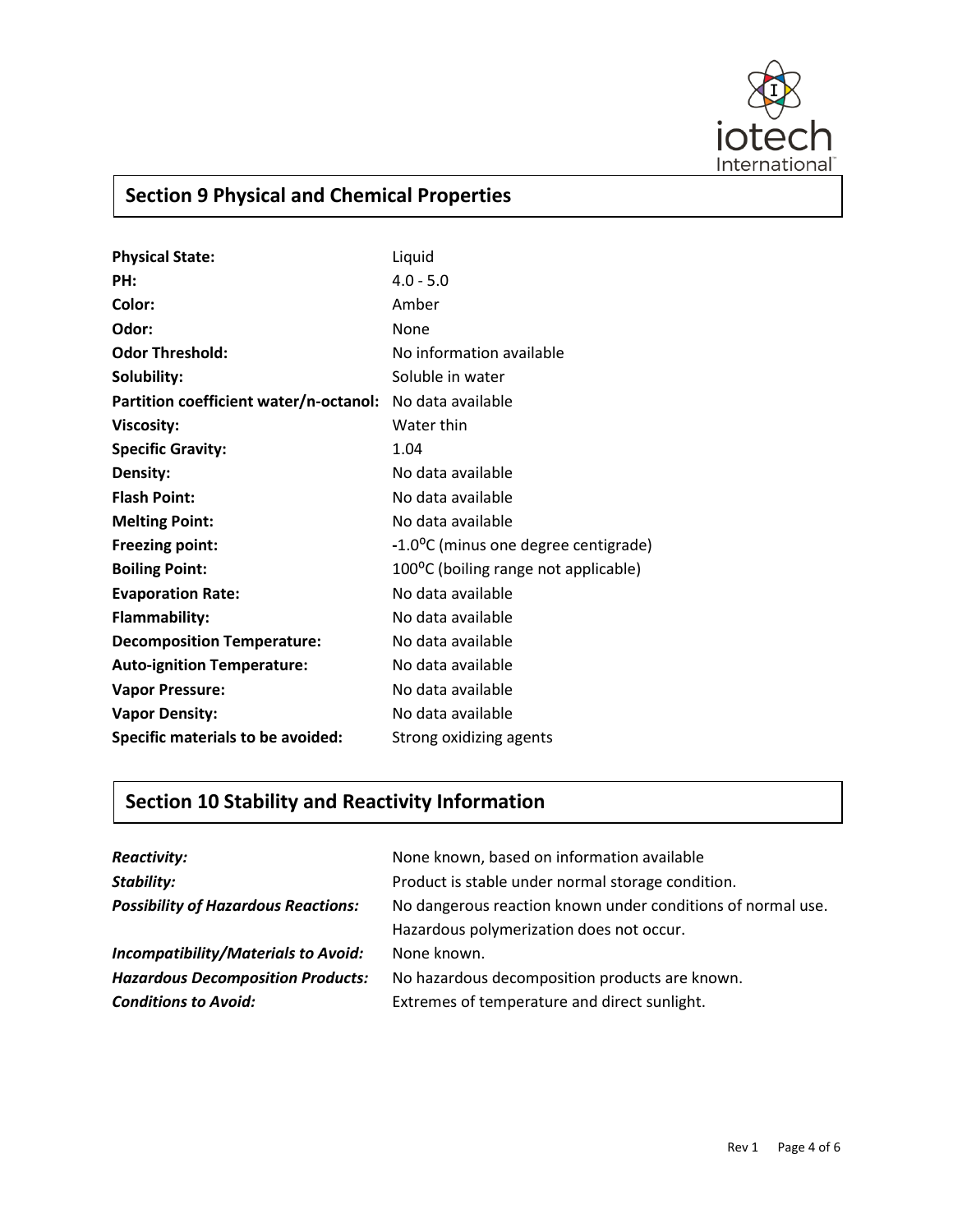

## **Section 11 Toxicological Information**

| <b>Symptoms/Effects of Over-exposure:</b> | None Known                                                  |
|-------------------------------------------|-------------------------------------------------------------|
| Skin contact:                             | May cause skin irritation in very sensitive individuals     |
| Eye contact:                              | May be irritating to eye.                                   |
| Ingestion:                                | Health injuries are not known or expected under normal use. |
| Information on toxicological effects      |                                                             |
| <b>Acute toxicity:</b>                    | Health injuries are not known or expected under normal use. |
| Carcinogenic effects:                     | No known significant effects or critical hazards            |
| <b>Mutagenic effects:</b>                 | No known significant effects or critical hazards            |

### **Section 12 Ecological Information**

There is no ecological data on the product. The product ingredients are expected to be safe for the environment at concentrations predicted under normal use and accidental spill scenarios.

| Ecotoxicity:                          | No information available.                        |
|---------------------------------------|--------------------------------------------------|
| <b>Persistence and degradability:</b> | No information available.                        |
| <b>Bioaccumulation:</b>               | No information available.                        |
| Other adverse effects:                | No information available.                        |
| <b>Environmental effects:</b>         | No known significant effects or critical hazards |
| Other adverse effects:                | No known significant effects or critical hazards |

#### **Section 13 Disposal Considerations**

Disposal in accordance with applicable regional, national and local laws and regulations.<br> **Section 5 Fighting** 

| <b>Section 14 Transport Information</b> |  |  |
|-----------------------------------------|--|--|
|                                         |  |  |
|                                         |  |  |
|                                         |  |  |
|                                         |  |  |
|                                         |  |  |
|                                         |  |  |
|                                         |  |  |

#### Rev 1 Page 5 of 6